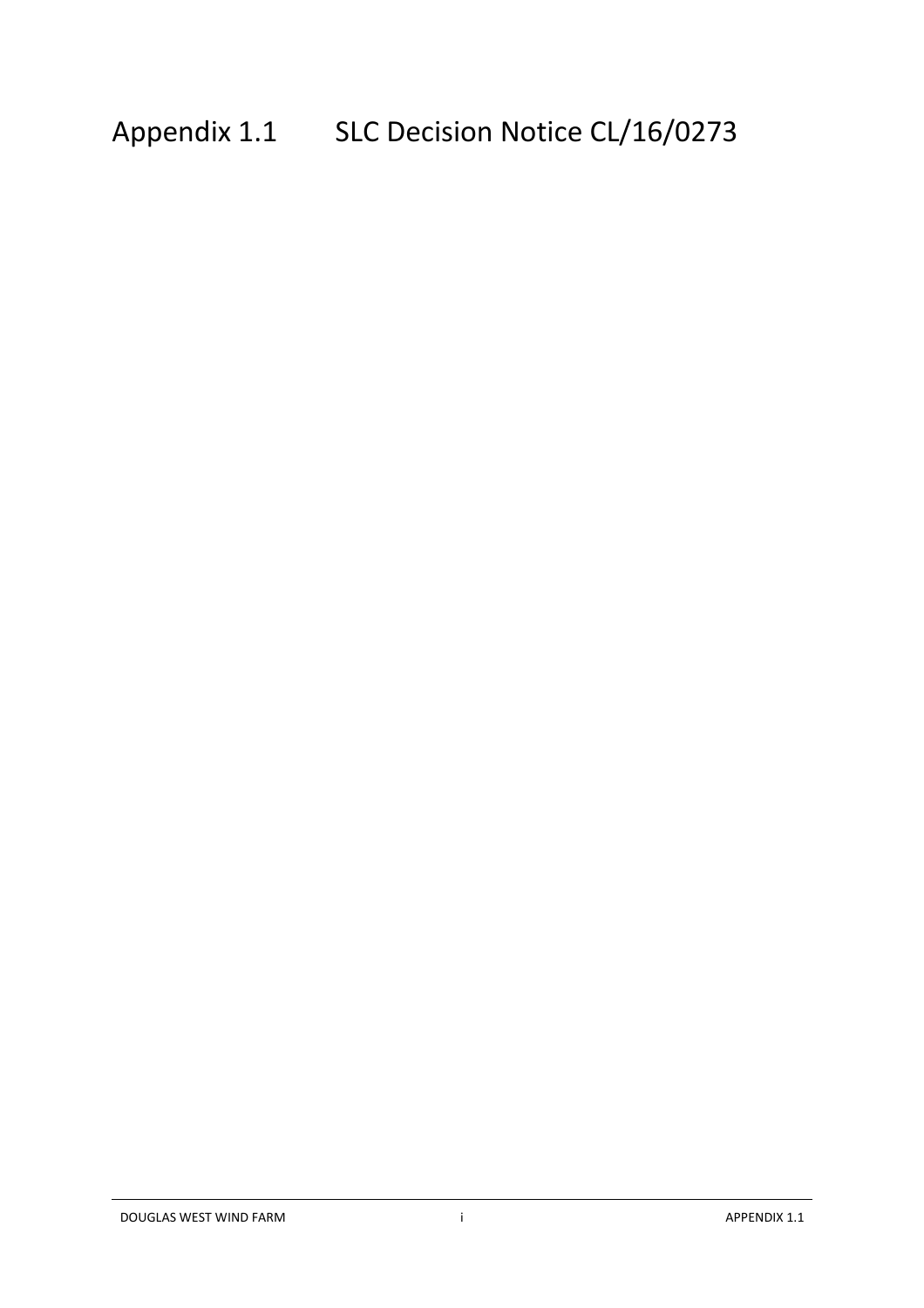This page is intentionally blank.

DOUGLAS WEST WIND FARM **ii** ii appendix 1.1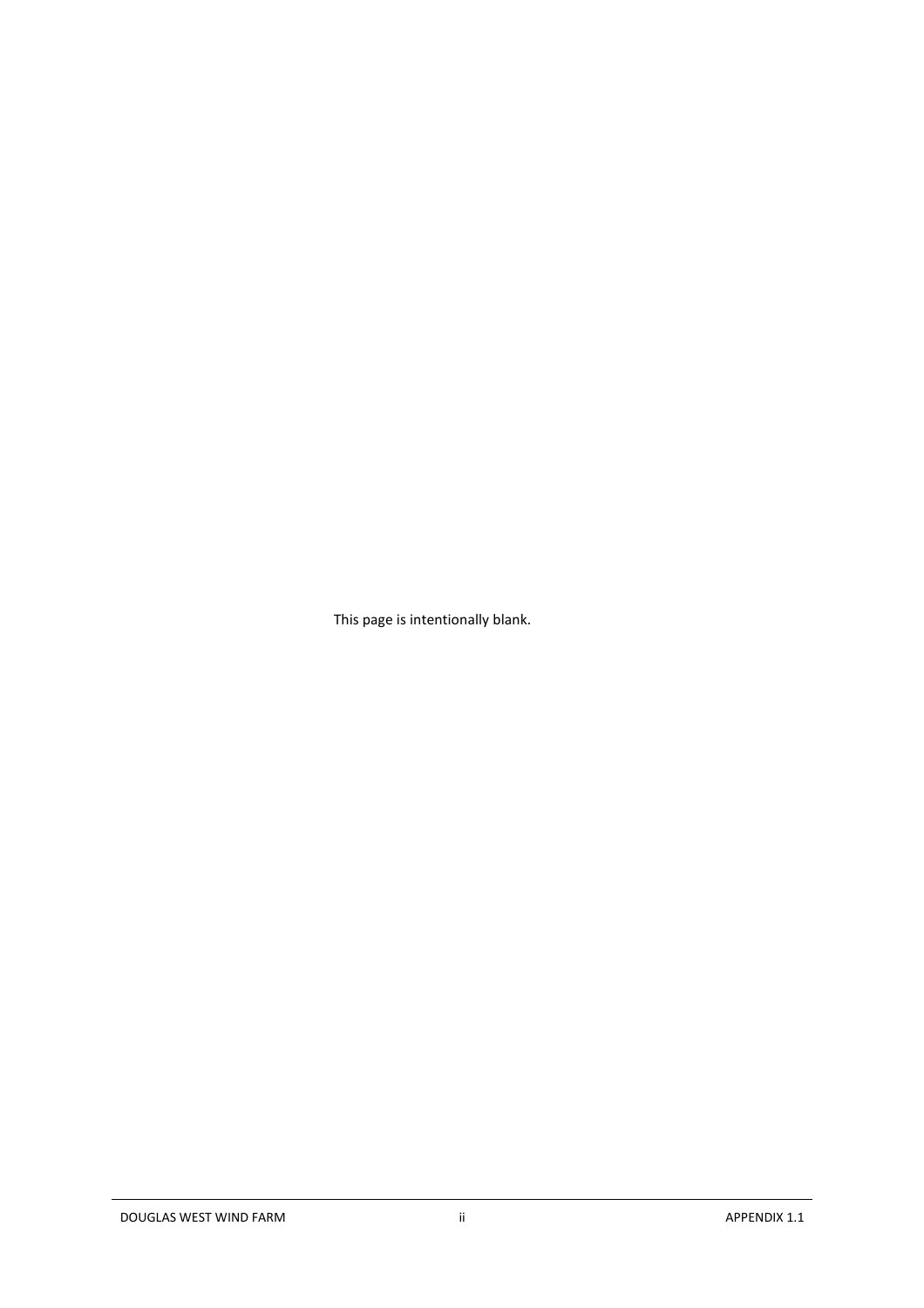

**CL/15/0273** 

# **Town and Country Planning (Scotland) Act 1997**

- To : **3R Energy Solutions Ltd** Per : **3R Energy Solutions Ltd Lanark Auction Market Hyndford Road Lanark ML11 9AX** 
	- **Lanark Auction Market Hyndford Road Lanark ML11 9AX**

With reference to your application dated 09 July 2015 for Conditional Planning Permission under the above mentioned Act :

**Description of Proposed Development :** Erection of 15 wind turbines (maximum height to tip 126.5m), access tracks, substation and other associated infrastructure and wood fuel drying facility **Site Location :** Douglas West and Dalquhandy DP Renewable Energy Project Former Dalquhandy Opencast Coal Site West of Junction 11 of M74 South Lanarkshire

SOUTH LANARKSHIRE COUNCIL in exercise of their powers under the above mentioned Act hereby:

# **GRANT CONDITIONAL PLANNING PERMISSION**

for the above development in accordance with the plan(s) specified in this decision notice and the particulars given in the application, subject to any condition(s) listed overleaf in the paper apart. Any condition(s) are imposed by the Council for the reasons detailed.

Date: 02/02/16

# **Head of Planning and Building Standards Services**

This permission does not grant any consent for the development that may be required under other legislation, e.g. Building Warrant or Roads Construction Consent.

> **South Lanarkshire Council Community and Enterprise Resources Planning and Building Standards Services**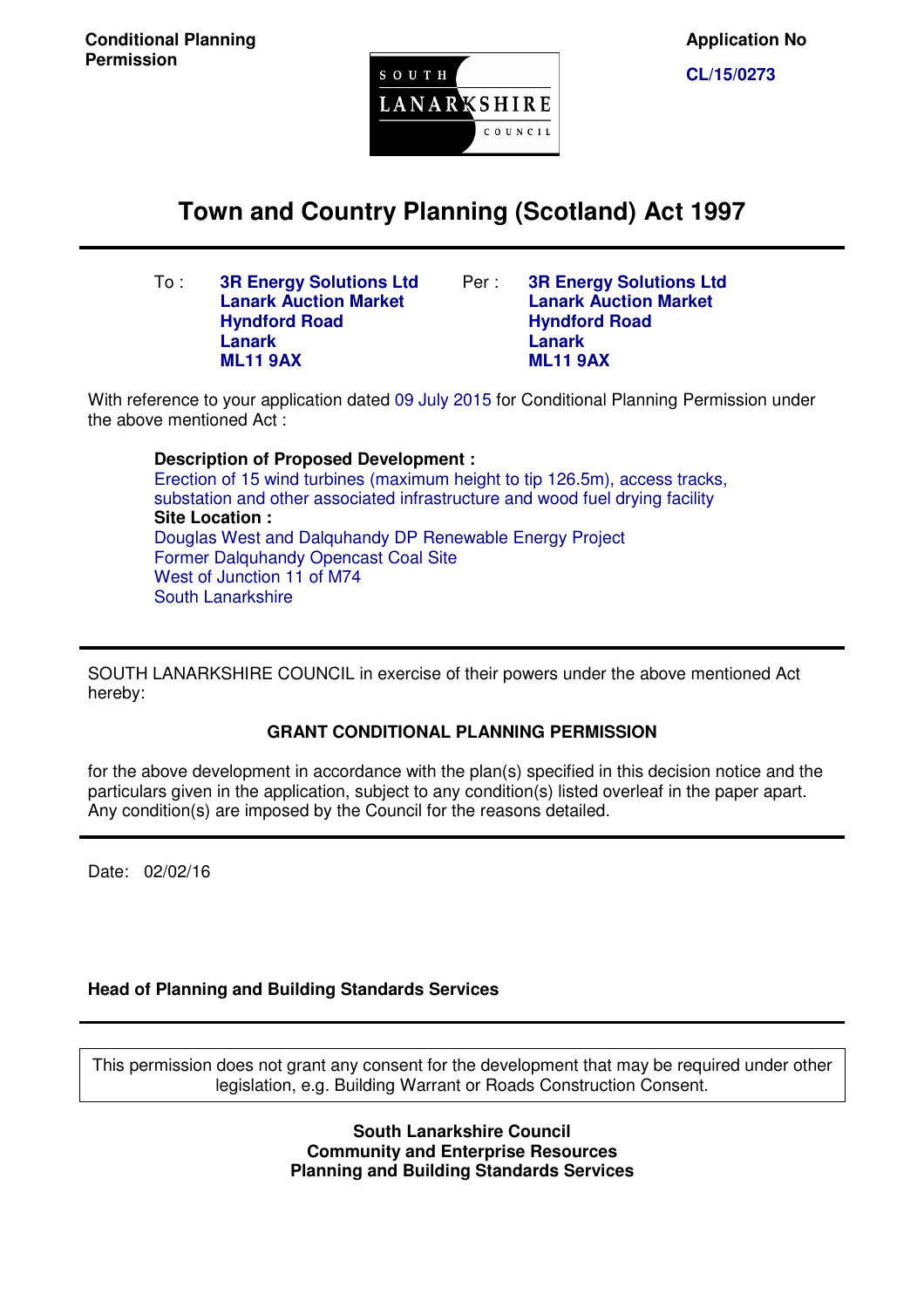Conditional Planning Permission PAPER APART - APPLICATION NUMBER: CL/15/0273

I direct that unless the development hereby permitted has already begun, this permission will lapse after a period of 5 years beginning with the date of this permission. This direction replaces section 58(1) of the Town and Country Planning (Scotland) Act 1997 (as amended) for this permission.

#### **CONDITIONS**

## 1 **Conditions 1 - 16 relate to the whole development both the Wood Fuel Drying Facility and wind farm and its associated infrastructure at Douglas West and Dalquhandy DP**

That the development is carried out strictly in accordance with the terms of the application, the plans hereby approved and the accompanying Environmental Statement dated July 2015 and Supplementary Environmental Information September 2015, including all mitigation and monitoring measures stated in it, subject to any requirements set out in these conditions. Any proposed deviation from the detail provided within these documents, must be submitted to and approved in writing by the Planning Authority before the works described therein are undertaken.

2 Construction Noise (BS 5228)

The applicant shall ensure that all works carried out on site must be carried out in accordance with the current BS5228, 'Noise control on construction and open sites'. The applicant shall further ensure that audible construction activities shall be limited to, Monday to Friday 7.00am to 7.00pm, Saturday 7.00am to 1.00pm and Sunday - No audible activity with no audible activity taking place on Sunday, local and national bank holiday without prior written approval of the Planning Authority.

Under exceptional conditions the above time restrictions may be further varied subject to written agreement with the council as Planning Authority.

- 3 Prior to commencement of development works the developer shall submit a detailed Traffic Management Plan (TMP) for the written approval of the Council as Roads Authority, and thereafter adhere to and implement the TMP within the timescales set out. The TMP shall be produced in consultation with Roads & Transportation Services, Police Scotland and the Council's Access Officer and include a programme indicating phasing of construction of the project. Proposals shall include signage at conflicts with the Council's Core Path and Wider Network and arrangements for maintenance of such signage. The developer shall also submit a Travel Plan as part of their TMP, to encourage less reliance on individual private car trips to the site for those personnel involved in construction activities on a routine basis and also for those attending through the course of site inspections and site meetings. No works shall commence on site until such times as the TMP has been approved in writing by the Council as Roads Authority.
- 4 The developer shall notify the Council in writing, as soon as reasonably practical, of any changes in construction and decommissioning related activities where these will have an impact on the approved TMP. The developer will consult with the Council and Police Scotland to agree in writing any changes to the TMP, and thereafter adhere to and implement the agreed changes within the timescale set out.
- 5 The developer shall undertake all work associated with the approved planning consent and any subsequent amendments in accordance with the approved TMP. All specialist wind turbine components shall be delivered to site in accordance with the approved TMP and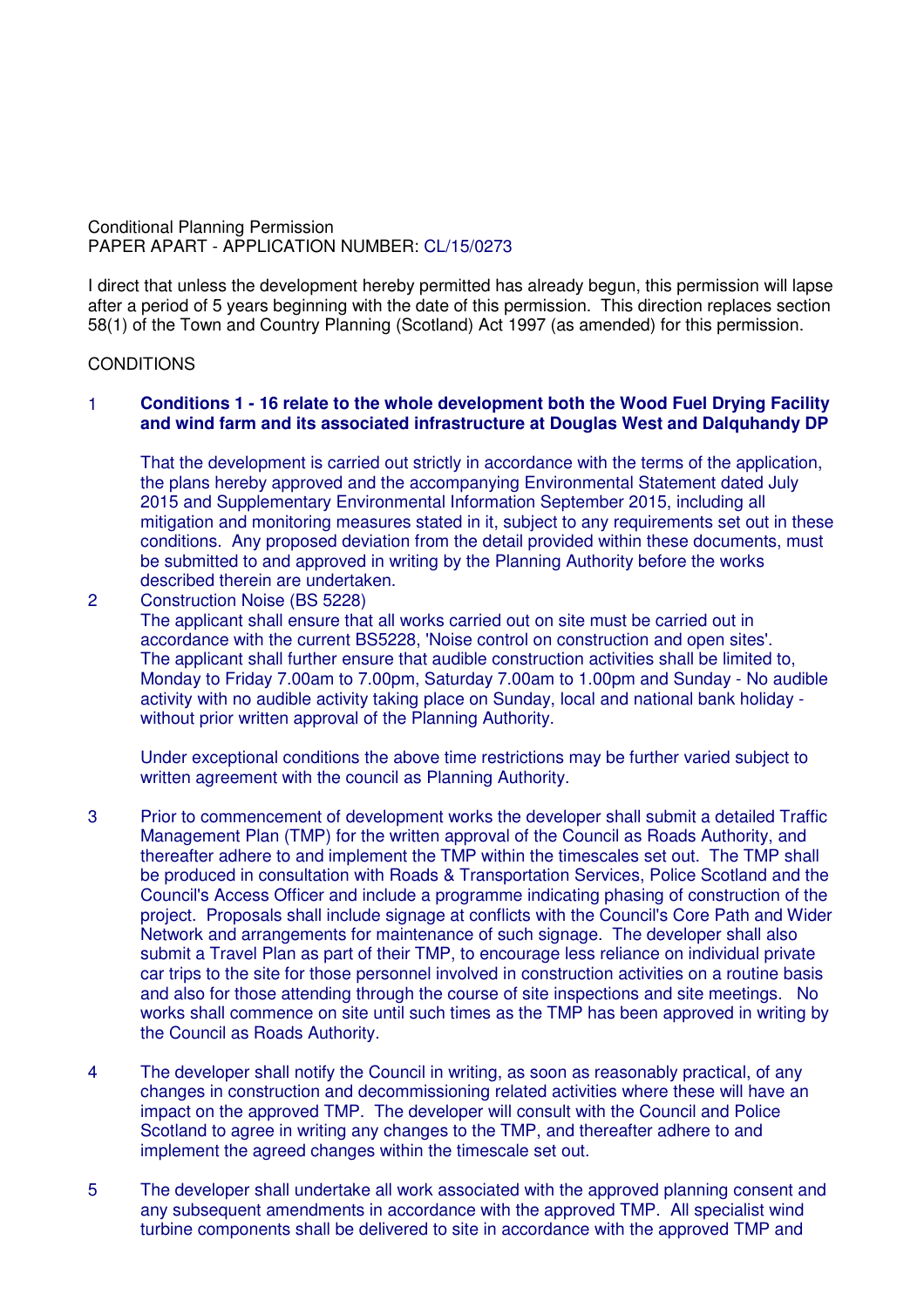Abnormal Load Route Assessment. The developer shall notify the Planning Authority in writing should they propose to remove any excess material from site. Any such notification shall include details of proposed traffic routes and phasing of such operations all for the approval of the Council as Roads Authority.

- 6 That prior to commencement of construction works a full Safety Audit for all infrastructure to be constructed and adopted, or altered, on the public road, undertaken in accordance with the Institute of Highways and Transportation Guidelines, shall be submitted to and approved by the Planning Authority in consultation with the Roads Authority.
- 7 At least 2 months prior to commencement on site a Construction Environmental Management Plan (CEMP) and Construction Method Statement (CMS) including Surface Water Monitoring Plan shall be submitted to and approved by the Planning Authority in consultation with SEPA and SNH. The CEMP shall incorporate "good practice" methods from the Scottish UK wind farm industry to ensure that environmental impacts are reduced and incorporate all the mitigation measures identified in the Environmental Statement July 2015 and Supplementary Environmental Information September 2015 supporting the application. Thereafter, all the measures described in the approved CEMP shall be implemented within the timescales set out. The method statement shall include the following:

a) A plan of the construction operations at an appropriate scale;

b) A plan to an appropriate scale showing the location of any contractor's site compound and laydown areas required temporarily in connection with the construction of the development.

c) Method of defining track route and location (track corridors should be pegged out 500 - 1000m in advance of operations);

d) Track design approach

e) Maps of tracks indicating double and single tracks and position of passing places.

f) The full extent of anticipated track 'footprint(s)' including extent of supporting 'geogrid' below roadstone and cabling at the edges of the track

g) Track construction: Floating track construction over peat >1m deep and gradients of 1:10 or less. Track construction for peat <1m deep, or on gradients of >1:10, cross slopes or other ground unsuitable for floating roads.

h) Procedures to be followed when, during track construction, it becomes apparent that the chosen route is more unstable or sensitive than was previously concluded, including ceasing work until a solution is identified, informed with reference to advice from ECoW.

i) Details of peat/soil stripping, storage and re-use. All soils stored on site shall be in accordance with BS3882 and SNH and SEPA guidance.

j) Specifying the means by which material to be used for the development is brought on site unless it has certification from a suitably UKAS accredited laboratory to confirm that the material is not contaminated.

k) Compliance with the Council's Sustainable Drainage Systems (SuDs) design criteria guidance and inclusive sign off by the relevant parties carrying out the elements of work associated with the design criteria appendices 1 to 5.

l) A coloured plan showing the sustainable drainage apparatus serving the application site together with the contact name and emergency telephone number of the party responsible for its future maintenance. Details of the future maintenance regime in accordance with the latest Construction Design and Management (CDM) Regulations is to be provided on this drawing.

m) A description of and measures to mitigate impact on surface water courses, hydrology, and private water supplies.

n) Watercourse crossings should be kept to a minimum to ensure they do not adversely impact on natural flow pathways. These crossings shall be appropriately sized and overland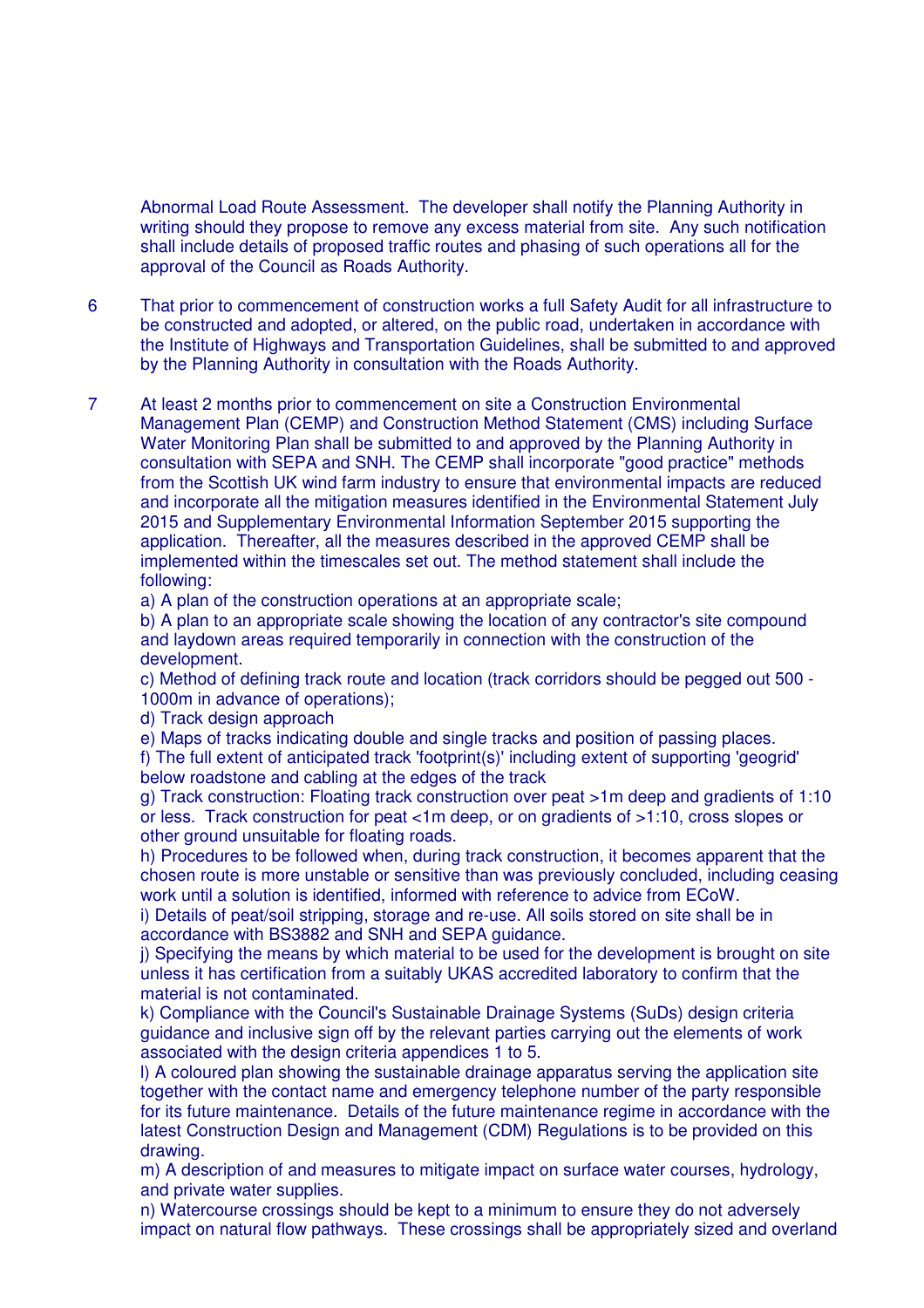flow routes shall be provided in the event of culvert blockage.

8 Construction Environmental Management Plan (CEMP) continued from condition 7 above: o) Measures to be taken to ensure that the work does not cause mud, silt, or concrete to be washed away either during the construction stage or as a result of subsequent erosion. Where possible construction works shall avoid road construction during periods of high rainfall.

p) Timing and extent of any necessary re-instatement.

q) Details of the site security gate, wheel wash facility and site entrance hard standing for the written approval of the Planning Authority. All work associated with construction of the access gate, access bell mouth (with associated abnormal load over run area) and wheel wash facility, vehicle parking on site for staff, visitors and deliveries to ensure that all vehicles can manoeuvre within the site and exit in forward gear shall be implemented on site prior to commencement of any internal site works. Details for wheel wash facility to maintain the public road network clear of any mineral/soils throughout the construction period. r) Best practice mitigation for pollution prevention and Forest and Water Guidelines published by the Forestry Commission.

s) Surface Water Monitoring Plan shall be submitted to and approved by the Planning Authority in consultation with SEPA. All works require to be carried out by component qualified professional. The methodology of such monitoring including locations frequency, gathering of information of baseline levels, etc shall be submitted to the Planning Authority for approval prior to the commencement of works on site. Thereafter, the plan shall be implemented within the timescales set out to the satisfaction of the Planning Authority and the results of such monitoring shall be submitted to the Planning Authority on a 6 monthly basis, or on request.

t) A monitoring plan shall be submitted to the planning authority setting out the steps that shall be taken to monitor and mitigate the environmental effects of the development, including the effects on noise and dust, during the construction phase and the operational phase. The methodology of such monitoring including locations, type of monitoring equipment to be used, frequency, gathering of information on background levels, and keeping of records shall be submitted to the Planning Authority for approval prior to the commencement of works on site. Thereafter, the plan shall be implemented to the satisfaction of the Planning Authority and the results of such monitoring shall be submitted to the Planning Authority on request.

- 9 Prior to commencement of development the developer shall submit a detailed Access Strategy (AS) for the written approval of the Planning Authority, and thereafter adhere to and implement the AS within the timescales set out. The AS shall be produced in consultation with the Council's Countryside & Greenspace Services and a programme of community consultation shall be undertaken on the draft AS. Proposals shall incorporate and identify the Council's Core Path and Wider Network and provide signage where the network identifies links. No works related to the AS shall commence on site until such times as the AS has been approved in writing by the Planning Authority.
- 10 That during the construction of the development: a) All works shall be carried out in a manner consistent with The Water Environment (Controlled Activities) (Scotland) Regulations 2005 b) No work shall be undertaken within a 50 m buffer zone surrounding all watercourses and known functioning drains, with the exception of access route crossings, unless otherwise agreed in writing with the Planning Authority.

c) Track layout shall minimise disruption to water courses

d) Existing drainage routes shall be maintained through sensitive placement of soil heaps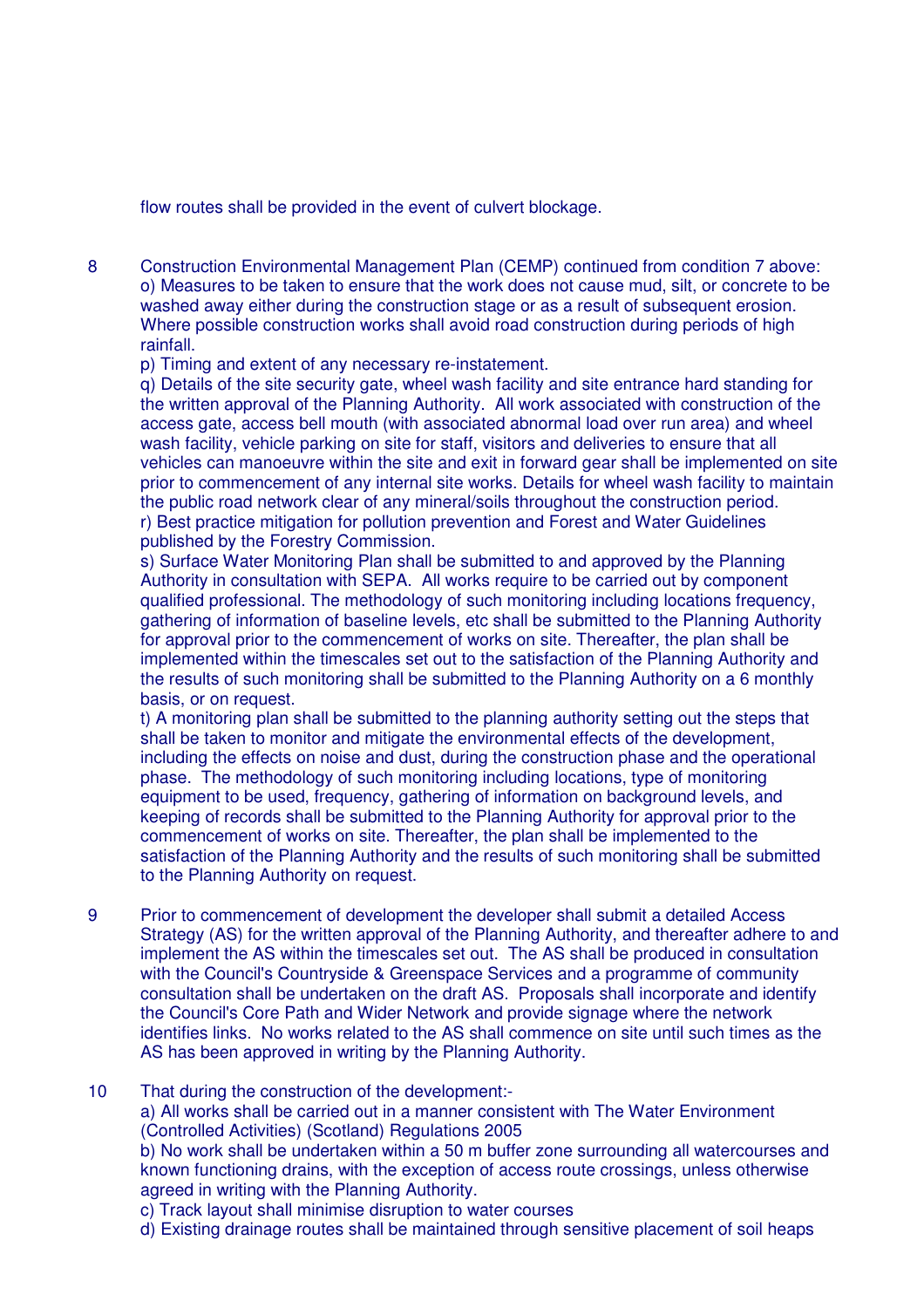and where necessary temporary drains.

e) Silt traps shall be provided on all existing drainage routes affected by site works. f) Bridge crossings across watercourses should, where possible, be used instead of culvert designs where existing culverts do not already exist or require to be upgraded; and/or where CAR authorisation cannot be achieved for new culverts. Bridge crossings and culvert design shall be put forward and agreed in writing with the Planning Authority in consultation with SEPA.

g) Any disturbance of watercourses shall be minimised utilising cofferdam temporary works. h) Cable trenches shall only be constructed in limited sections to reduce drainage of groundwater and prevent additional drainage routes being created.

i) Cable trenches shall be plugged to prevent the creation of new drainage paths.

j) The scheduling of works shall minimise disruption and working within wet weather

k) Temporary works interception drains shall be constructed to prevent potential contamination of runoff and groundwater

l) Stockpiling of materials on wet ground and near drainage channels shall not take place, unless agreed in writing with the Planning Authority

- m) Backfilled trenches shall be re-vegetated
- n) Temporary silt traps shall be constructed to treat runoff
- o) Sulphate resistant concrete shall be used to prevent leaching of chemicals.

# 11 The development site shall not be illuminated by lighting unless:

a) the Planning Authority has given prior written approval

b) lighting is required during working hours which has been approved by the Planning Authority; or

- c) an emergency requires the provision of lighting.
- 12 Three months prior to the commencement of the development, an Ecological Clerk of Works (ECoW) shall be in place. The Planning Authority shall approve the ECoW for the period from prior to commencement of development to final commissioning of the development. The scope of work of the ECoW shall include:

- Monitoring compliance with the ecological mitigation works that have been approved in this consent, including the mitigation measures identified in the Environmental Statement dated July 2015 and Supplementary Environmental Information September 2015;

- Advising the developer on adequate protection of nature conservation interests on the site; - Directing the micrositing and placement of the turbines, bridges compounds and tracks and,

- Monitoring compliance with the Construction Environmental Management Plan and Construction Method Statement required by condition 7 and 8.

- 13 No fixed or mobile plant used within the site during the construction period shall incorporate bleeping type warning devices that are audible at any noise sensitive receptor. Details of alternative warning devices shall be submitted to and approved in writing by the Council as Planning Authority prior to development starting on site. Efficient silencers shall be fitted to, used and maintained in accordance with manufacturers' instructions on all vehicles, plant and machinery used on the development site.
- 14 No development shall take place within the development site as outlined in red on the approved plan until the developer has secured the implementation of a programme of archaeological works in accordance with a written scheme of investigation which has been submitted by the applicant, agreed by the West of Scotland Archaeology Service, and approved by the Planning Authority. Thereafter the developer shall ensure that the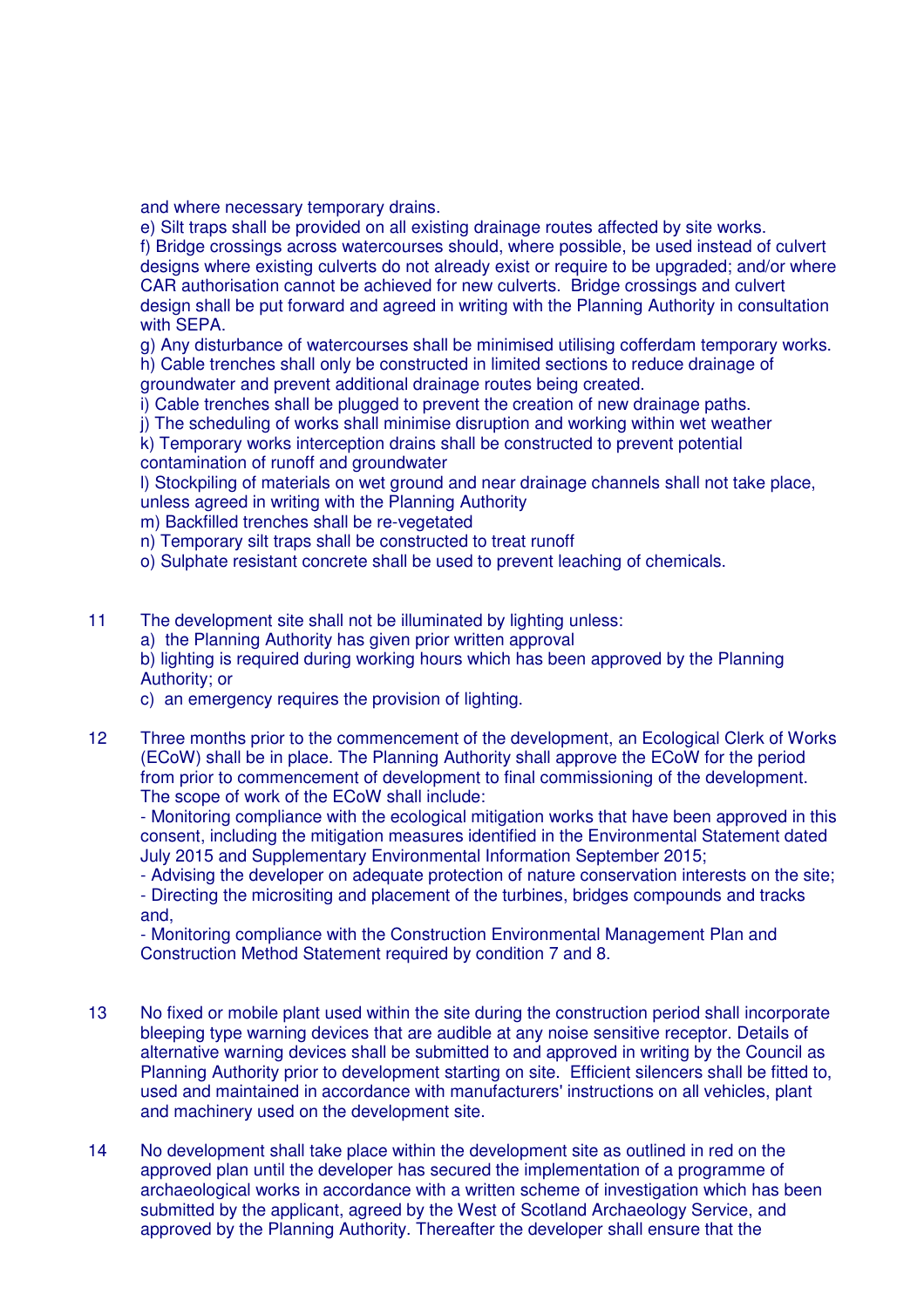programme of archaeological works is fully implemented and that all recording and recovery of archaeological resources within the development site is undertaken to the satisfaction of the Planning Authority in agreement with the West of Scotland Archaeology Service.

- 15 The developer shall be responsible for any alterations required to statutory undertaker's apparatus.
- 16 Prior to development commencing on site, details of materials, external finishes and colours of the Wood Fuel Drying Facility building and for all ancillary elements (including access tracks, transformers, switchgear/metering building, compound, and fencing) shall be submitted to and approved in writing by the Planning Authority. If required by the Planning Authority, samples of materials shall be provided and only materials approved by the Planning Authority shall be used.

#### 17 **Conditions 17 - 21 relate to the development of Wood Fuel Drying Facility**

Prior to development commencing on site a detailed planting plan shall be submitted to the Planning Authority for written approval and it shall include:(a) details and specification of all trees, shrubs, (b) details of any top-soiling or other treatment to the ground; (c) sections and other necessary details of any mounding, earthworks and hard landscaping; (d) proposals for the initial and future maintenance of the landscaped areas; (e) details of the phasing of these works; and no work shall be undertaken on the site until approval has been given to the planting plan. Thereafter the planting plan shall be implemented and maintained.

- 18 That the approved planting plan shall be completed to the satisfaction of the Planning Authority during the first available planting season following commencement of the development and shall thereafter be maintained and replaced where necessary to the satisfaction of the Council.
- 19 That should connection to the public sewerage system not be possible, the facility shall not become operational until a septic tank and soakaway designed and constructed in accordance with the current code of practice BS6297:1983 is provided and that before development starts, the results of soil porosity testing on the site to assess the suitability of the sub-soil for effluent disposal shall be submitted to and approved by the Council as Planning Authority.
- 20 That before any part of the facility hereby approved is operational, all of the parking spaces shown on the approved plans shall be laid out, constructed and thereafter maintained to the specification of the Council as Roads and Planning Authority.
- 21 Noise

#### Industrial Noise

A BS4142:2914- Methods of rating and assessing industrial and commercial sound

During the operation of the wood fuel drying facility between the hours of 07.00hrs to 19.00hrs the noise level attributable to site operations at nearby sensitive receptors (LAeq.1hour) shall not exceed the pre-existing background noise level (LA90.1/2hour) by more than 4dB when measured free field at buildings where people are likely to be affected.

During the operation of the wood fuel drying facility between the hours of 19.00hrs to 07.00hrs the noise level attributable to site operations at nearby sensitive receptors (LAeq15mins) shall not exceed the pre-existing background noise (LA90.1/2hour) by more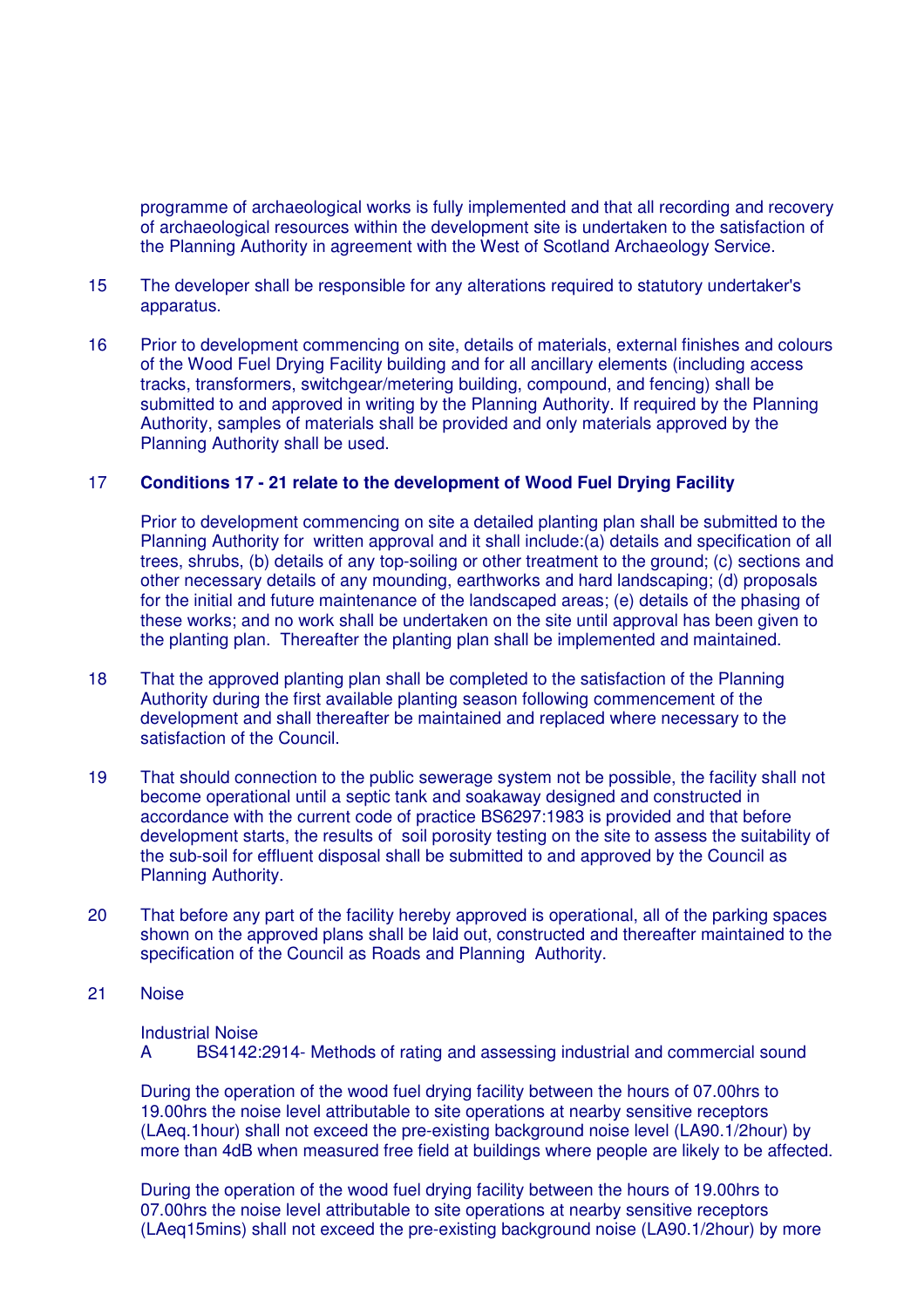than 4dB when measured free field at buildings where people are likely to be affected

# B Deliveries of Materials

The use of the premises, for deliveries by commercial vehicles (with the exception of maintenance works not audible outside the premises), shall be restricted to the following hours of operation:

Mondays to Fridays: Between 07:00 and 19:00 Saturdays: Between 07:00 and 13:00

## 22 **Conditions 22 - 51 relate to the development of the wind farm and associated infrastructure**

That consent is granted for the wind farm and its associated infrastructure for a period from the date of this consent until 25 years from the date of final commissioning of the development. No later than 5 years prior to the end of said 25 year period, the decommissioning scheme referred to in condition 35 of this consent shall be submitted to and approved in writing by the Planning Authority. Written confirmation of the date of commencement of development shall be supplied in writing to the Planning Authority and the date of commencement of the development shall be no later than 5 years from the date of this consent.

23 Prior to the commencement of the development intrusive site investigations work shall be undertaken and a report prepared of the findings shall be submitted to the Planning Authority. Details of ground conditions and the final turbine foundation design shall be submitted at least 1 month prior to commencement of development unless agreed in writing with the Planning Authority, for the written approval of the Planning Authority, and thereafter adhere to and implement as approved in the report. The site investigation should have particular regard to the potential for unrecorded mine workings within the application site.

If peat is identified during the site investigations, a Peat Management Plan (PMP) shall be submitted to and approved by the Planning Authority in consultation with SEPA and SNH and thereafter all work will be carried out in accordance with the plan within the required timescales.

If any historic mine workings are identified during the site investigation, suitable mitigation plan shall be submitted to and approved in writing by the Planning Authority in consultation with the Coal Authority prior to the commencement of construction works on site. Thereafter, the approved mitigation scheme shall be implemented in full to the satisfaction of the Planning Authority in consultation with the Coal Authority in accordance with the plan within the required timescales.

24 All imported material that is required to be brought onto site shall be accompanied by certification from a suitably U.K.A.S accredited laboratory to confirm that it is free from contamination. If any off-site borrow pit(s) are proposed, information relating to the quantities, proposed vehicle trips and delivery routes between the proposed borrow pit site(s) and the wind farm site shall be submitted to the Planning Authority. Should these routes not be covered by the approved route for this application the developer will be required to provide an amended legal agreement to reflect any changes. Thereafter the changes require to be adhered to and implemented.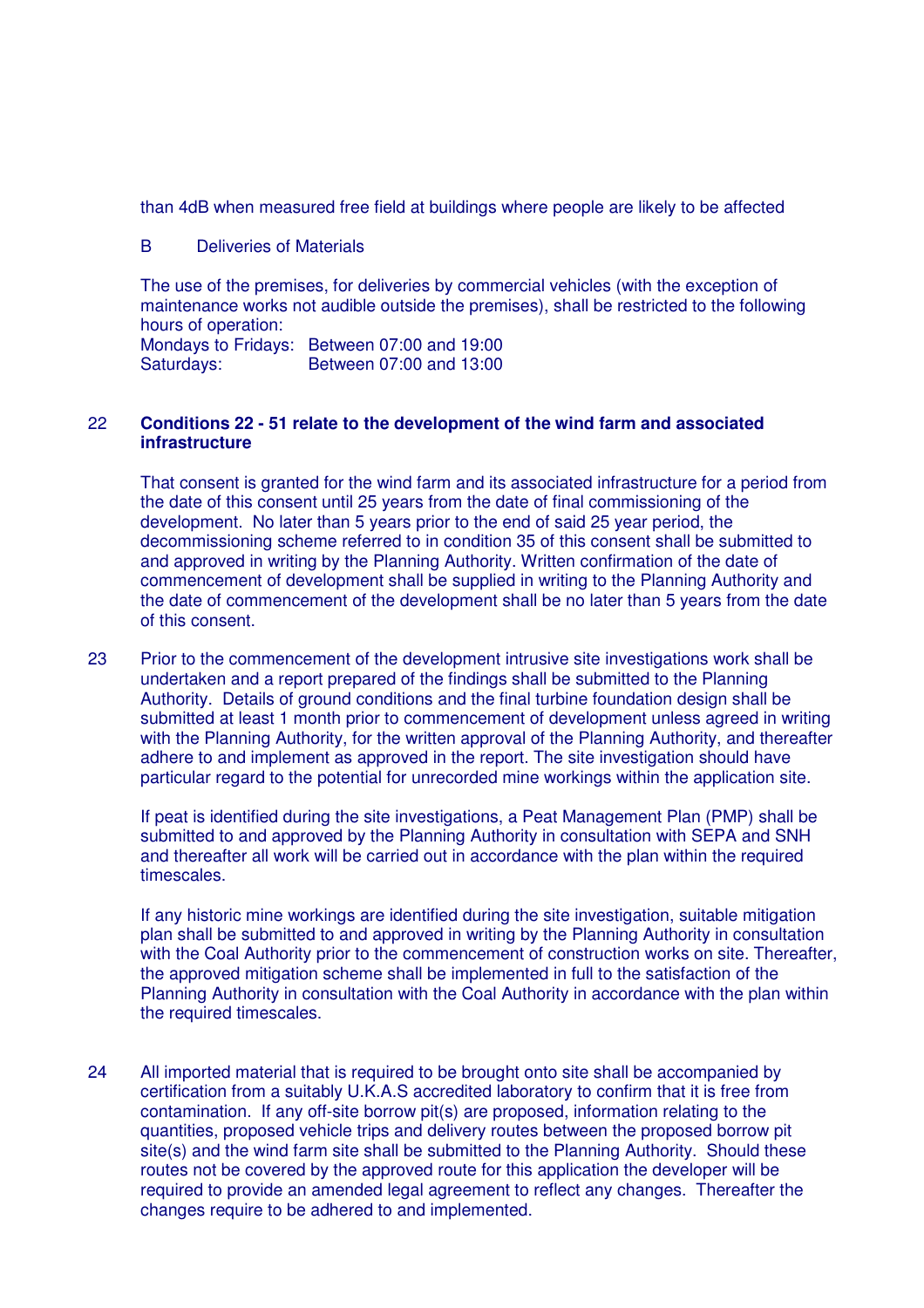- 25 There shall be no commencement of development until a scheme for the avoidance or mitigation of any shadow flicker experienced by residential and commercial properties situated within 10 rotor diameters of any turbine forming part of the development and which lawfully exist or for which planning permission has been granted at the date of this consent has been submitted to and approved in writing by the Planning Authority. The approved mitigation scheme shall thereafter be implemented in full.
- 26 At least 3 months prior to the delivery of abnormal loads the developer will undertake an Abnormal Load Route Assessment (ALRA) which shall include a swept path assessment of the route and proposals for a trial run of abnormal load deliveries, and submit details of their report together with any recommendations for the written approval of the Council as Roads Authority and in consultation with Transport Scotland. The ALRA shall include details of a public relation strategy to inform the relevant communities of the programme of abnormal deliveries and confirmation from Transport Scotland that it is acceptable if their land is encroached by abnormal loads along the approved route. The recommendations shall thereafter be implemented in accordance with a programme to be approved by the Planning Authority and shall be implemented prior to the delivery of the abnormal loads. Should the Abnormal Load route include any bridge crossings, prior to the commencement of the development clarification on the Bridge Assessments require to be submitted to and approved by the Council as Roads Authority.
- 27 Each turbine shall be erected in the position indicated in Table 3.2 Wind Turbine Coordinates in the Environmental Statement July 2015. A variation of the indicated position of any turbine or other development infrastructure detailed on the approved drawing shall be notified on the following basis: (a) if the variation is less than 25 metres it shall only be permitted following the approval of the Ecological Clerk of Works (ECoW) in consultation with SEPA and West of Scotland Archaeology Service (b) if the variation is of between 25 metres and 50 metres it shall only be permitted following written approval of the Planning Authority in consultation with SEPA and West of Scotland Archaeology Service. The said provisions relating to variation shall not have the effect such that any variation will: - bring a turbine any closer to an uninvolved property than is already approved
	- bring a turbine outwith the planning application boundary.

- breach the 50m water buffer zones, without the prior written agreement of the Planning Authority in consultation with SEPA.

- 28 Within 3 months of commissioning the approved wind farm the applicant shall submit to the Planning Authority an "as built plan" at an appropriate scale indicating the location of any track, turbine, crane pad and restored borrow pit within the development.
- 29 Culverts/ crossings shall be designed appropriately for a 1:200yr event. Prior to commencement on site detailed drawings of the culverts/crossings and an inspection and maintenance plan shall be prepared which shall set out regular inspection, maintenance and monitoring arrangement of the culverts/crossings. Thereafter the drawings and plan shall be implemented.
- 30 No part of any turbine shall be erected above ground until a Primary Radar Mitigation Scheme agreed with the Operator has been submitted to and approved in writing by South Lanarkshire Council in order to avoid the impact of the development on the Primary Radar of the Operator located at Cumbernauld and associated air traffic management operations.
- 31 No part of any turbine shall be erected above ground until the approved Primary Radar Mitigation Scheme has been implemented and the development shall thereafter be operated fully in accordance with such approved Scheme.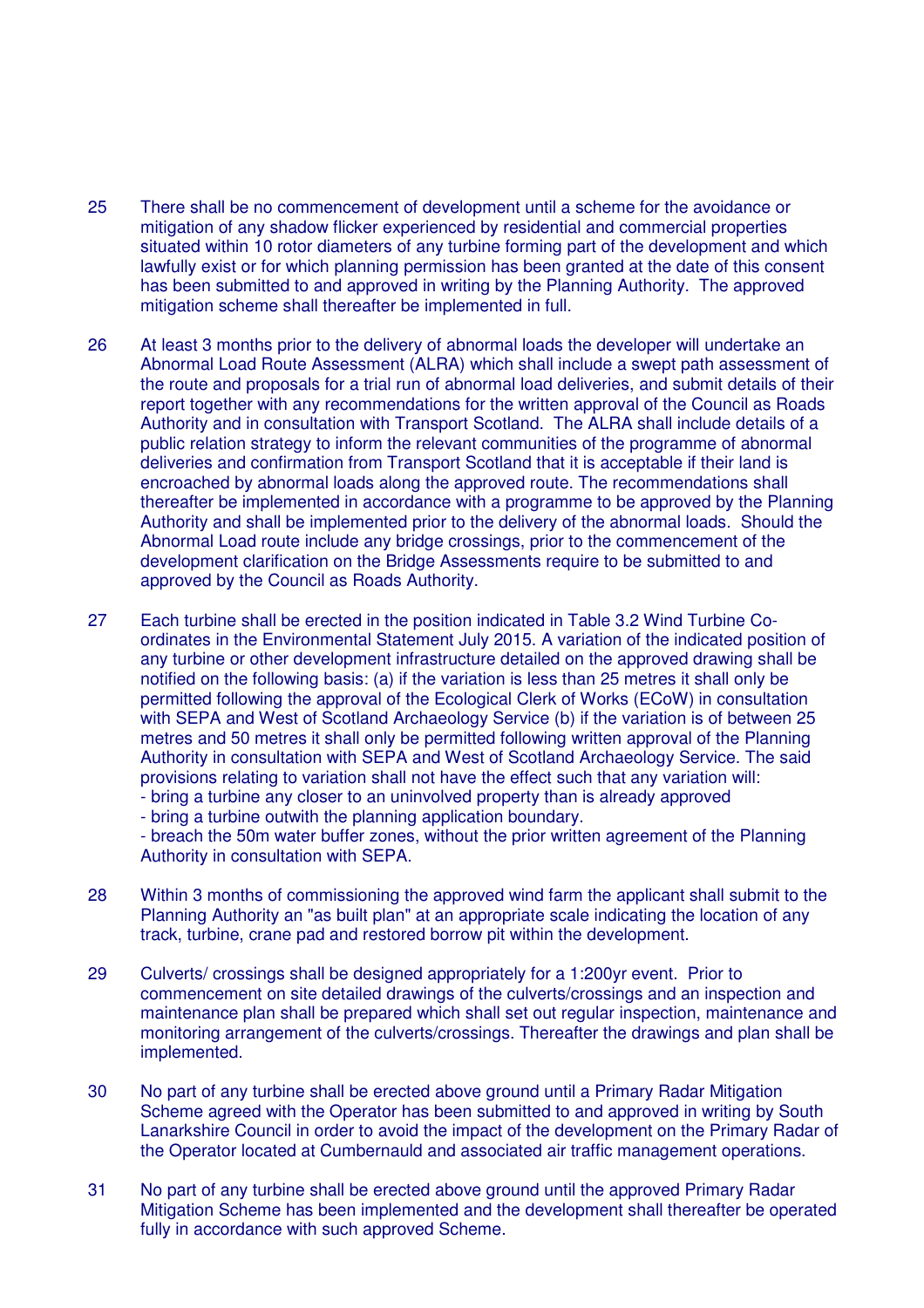For the purpose of conditions 30 and 31 above;

"Operator" means NATS (En Route) plc, incorporated under the Companies Act (4129273) whose registered office is 4000 Parkway, Whiteley, Fareham, Hants PO15 7FL or such other organisation licensed from time to time under sections 5 and 6 of the Transport Act 2000 to provide air traffic services to the relevant managed area (within the meaning of section 40 of that Act).

"Primary Radar Mitigation Scheme" or "Scheme" means a detailed scheme agreed with the Operator which sets out the measures to be taken to avoid at all times the impact of the development on the Cumbernauld primary radar and air traffic management operations of the Operator.

32 Prior to delivery of turbines details of the confirmed turbine layout, colour, height and manufacturer, including illustrations as well as details of size, shall be submitted to, and approved in writing by, the Planning Authority. The turbines: i) Shall have blades that rotate in the same direction. ii) Shall have no large 'logos' or other symbols or writing unless for reasons of health and safety or as agreed in writing by the Planning Authority.

Only the approved type shall be installed.

- 33 Only mechanical means of snow clearance shall be used to clear access tracks, unless otherwise agreed in writing by the Planning Authority.
- 34 A minimum of 6 months prior to the commencement of decommissioning an Ecological Clerk of Works (ECoW) shall be appointed by the Company and approved by the Planning Authority after consultation with SNH until the completion of aftercare or such earlier date as may be agreed in writing by the Planning Authority. The scope of work of the ECoW shall include those elements identified in condition 12 with the exception of the third and fourth bullet points of that condition and monitoring compliance with the Decommissioning Plan and Method Statement required by condition 35.
- 35 No later than 5 years prior to the end of the period of this planning permission for the wind farm and its associated infrastructure, or by such date later as may be agreed by the Planning Authority, the applicant shall submit a Restoration and Aftercare Plan including a decommissioning and method statement for the decommissioning of the wind farm and the restoration of the application site for the approval of the Planning Authority in consultation with SEPA and SNH. Additional consultation will be carried out to ensure that it takes into account changes in the environmental conditions, laws and techniques over the anticipated 25 year operational period. Decommissioning in accordance with the approved method statement shall be completed within 24 months of the end of the period of this planning permission or any alternative timescale agreed with the Planning Authority in writing and shall include the dismantling and removal from the site of all turbines, buildings and ancillary development. The approved Decommissioning Plan and Method Statement shall be implemented and the works monitored by an ECoW.
- 36 Within 24 months of the end of the period of this consent (unless a further consent is granted) all wind turbines, ancillary equipment and buildings shall be dismantled and removed from the site and the land shall be restored and subject to aftercare, in accordance with the Restoration Plan and Aftercare Plan referred to in Condition 35. Notwithstanding the terms of condition 36 above, no later than one year prior to the commencement of the approved Decommissioning Plan and Method Statement, the Planning Authority, in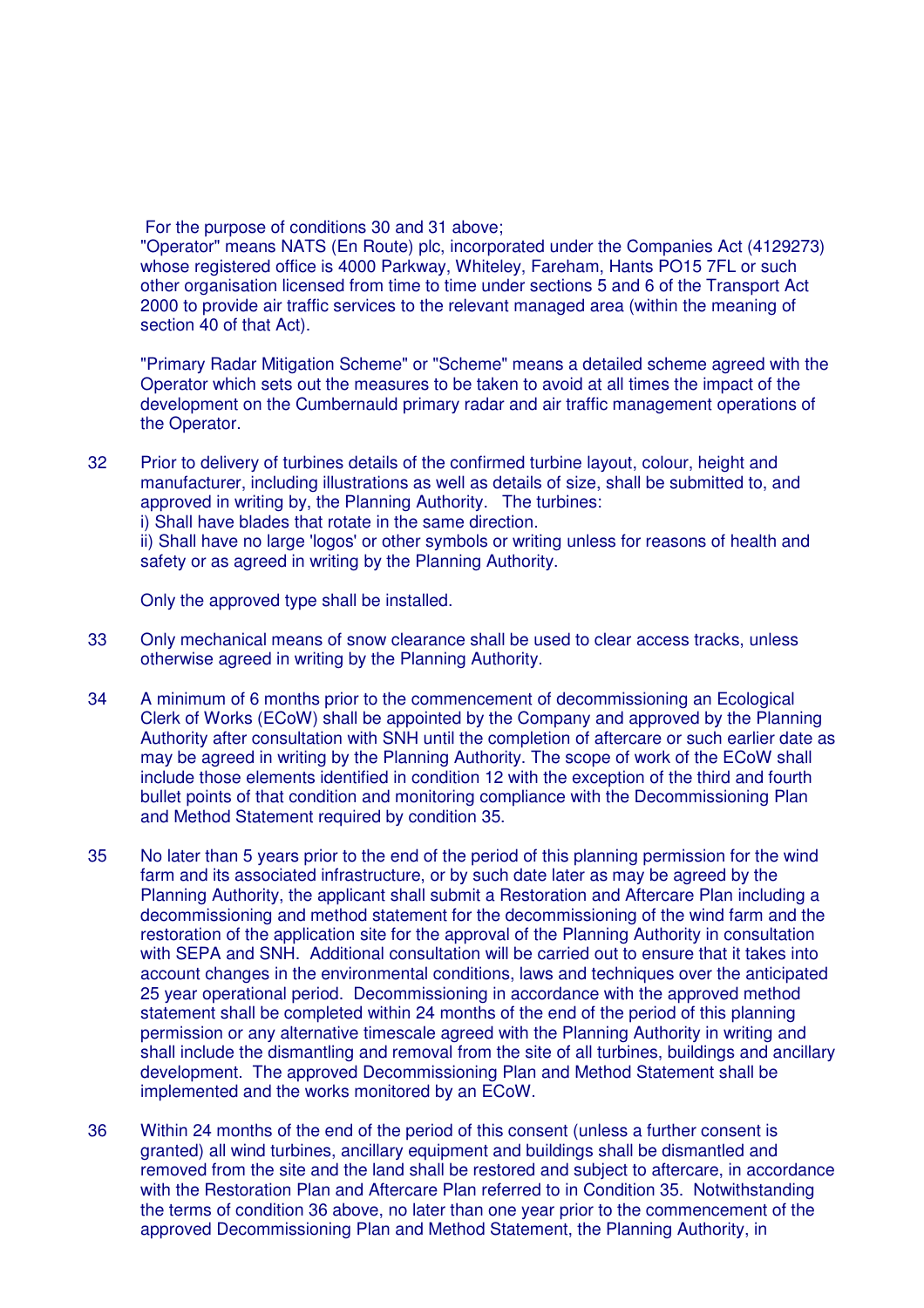consultation with SNH, shall review the retention of pads, foundations, cable/ducts and access tracks within the context of the restoration strategy to identify any elements to be retained on site or requiring alternative reinstatement. Thereafter any amendments to the restoration strategy are agreed by the Planning Authority.

- 37 No later than 3 months prior to starting on site the Outline Habitat Management Plan (HMP) dated May 2015 for the entire application site and the Draft Species Protection Plan (SPP) dated May 2015 shall be finalised in consultation with the Council's Local Biodiversity Officer, RSPB and SNH, and submitted to the Planning Authority for approval. The HMP shall include:
	- i. monitoring at the site to collate any bird collisions
	- ii. confirm the significance of the losses
	- iii. identify any potential mitigation to minimise the potential for bird strike
	- iv. monitor flight paths of SPA species and other species and recommend
	- any mitigation measures required for approval of the Habitat Management Group. v. Agreed management units
	-
	- vi. Delineate management measures on a spatial plan
	- vii. Timing and programme of delivery and monitoring

The SPP shall include:

- i. Otter Management Plan
- ii. Badger Management Plan
- iii. Pre-construction surveys

Thereafter all works shall be implemented strictly in accordance with the terms of the approved HMP and SPP and within the timescales set out in the approved HMP and SPP.

38 A Habitat Management Group (HMG) shall be established to oversee the preparation and delivery of the HMP and to review and assess the results from ongoing monitoring. The HMG shall include a representative of South Lanarkshire Council, RSPB and shall have powers to make reasonable changes to the HMP necessary to deliver its agreed aims, and notwithstanding the above,

a) Site clearance activities and where possible, construction, will take place outwith the bird breeding season (March to July inclusive). If site clearance activities commence during this period ECoW supervision is required.

b) The HMP will operate for the full lifespan of the wind farm, including decommissioning c) The mitigation identified in the HMP will be fully implemented

d) Surveillance and monitoring results of species and habitat will be carried out in accordance with the approved plan and be submitted to the HMG in accordance with the timescales set out.

39 Prior to the erection of any turbines, the requirement to meet Ministry of Defence (MOD) aviation lighting shall be submitted to, and approved in writing by the Planning Authority, in consultation with MOD. Thereafter implemented and maintained over the life of the wind farm. The cardinal turbines are to be fitted combi 25 candela red and IR lighting and the perimeter turbines are to be fitted with 25 candela omni-directional red lighting or infrared lighting with an optimised flash pattern of 60 flashes per minute of 200ms to 500ms duration at the highest practicable point or as agreed in writing with MOD. The developer shall provide the MOD with the 'as built' turbine locations within 1 month of installation of turbine erected.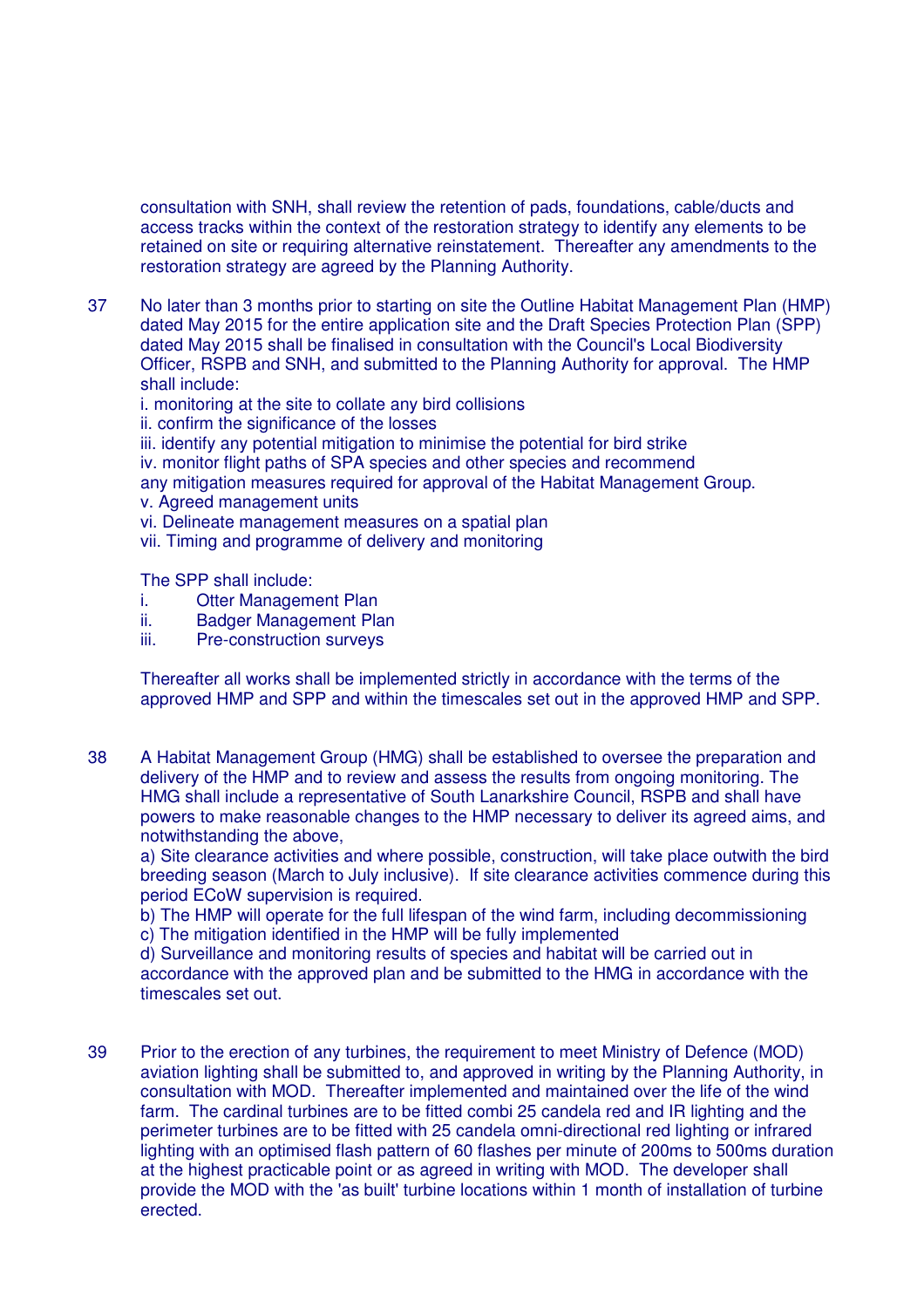- 40 Prior to the erection of turbines or cranes on site the company shall provide to the Planning Authority, Ministry of Defence, Defence Geographic Centre, Civil Aviation Authority, and NATS with the following information, and has provided evidence to the Planning Authority of having done so;
	- date of the expected commencement of turbine or crane erection
	- height above ground level of the tallest structure forming part of the Development;
	- the maximum extension height of any construction equipment; and
	- grid co-ordinates of the turbines and masts positions in latitude and longitude.
- 41 Except to any extent specifically permitted in writing by the Planning Authority, there shall be no commencement of development or operations at the site until the Guarantee (aftermentioned) has been delivered to the Planning Authority and the Planning Authority has confirmed receipt of it.
- 42 There will be a validly executed guarantee in an appropriate form that incorporates all the Guarantee Criteria and has been approved in writing by the Planning Authority ("the Guarantee") lodged with the Planning Authority for the period from the date of commencement of development to a date no earlier than 24 months after the date of completion of the restoration and /or aftercare ("the Guarantee Period"). If this Condition has not been complied with for any reason, operations at the site will cease until this Condition has been complied with.
- 43 In this Condition (i) a "guarantee in an appropriate form " means a bond or a deposit agreement, or at the Planning Authority's discretion, such other form of surety that has been confirmed as acceptable to the Planning Authority and (ii) "Restoration Sum" means the confirmed in writing by the Planning Authority from time to time to cover the full value of the restoration and aftercare works set out in the restoration schemes as approved by the Planning Authority from time to time during the Guarantee Period.

#### 44 The Guarantee Criteria which a guarantee must meet is :-

(i) that the sum which can be claimed by the Planning Authority is the Indexed Restoration Sum which is (a) the Restoration Sum plus (b) an amount equal to an annual increase in the Restoration Sum by the same percentage increase in PubSec Index ( non housing building) or, in the event that the PubSec Index ( non housing building) is no longer in force, such other replacement index as is in force published as at the date on which the Restoration Sum was determined and the relevant anniversary of that date;

(ii) that any financial institution, bank or building society against whom the Planning Authority can make a claim is of sound financial standing and capable of paying the Indexed Restoration Sum;

(iii) that it is enforceable by the Planning Authority either (a) for the whole Guarantee Period that the Planning Authority is entitled to make a claim on the Guarantee for the Indexed Restoration Sum (a) on a breach of the restoration and aftercare conditions set out in this Consent; (b), for a breach of the requirements set out at (i) and (ii) of this Guarantee Criteria (c) for a breach of the requirement for a Guarantee to be in place for the Guarantee Period (such claim being permitted for a period up to [one month] after the date of expiry of the Guarantee) and (d) on the insolvency of the party carrying out the operations permitted by the Consent.

45 Operational Noise from Wind Farm ETSU-R-97

The cumulative day time noise (7am to 11pm) from the wind turbines must not exceed a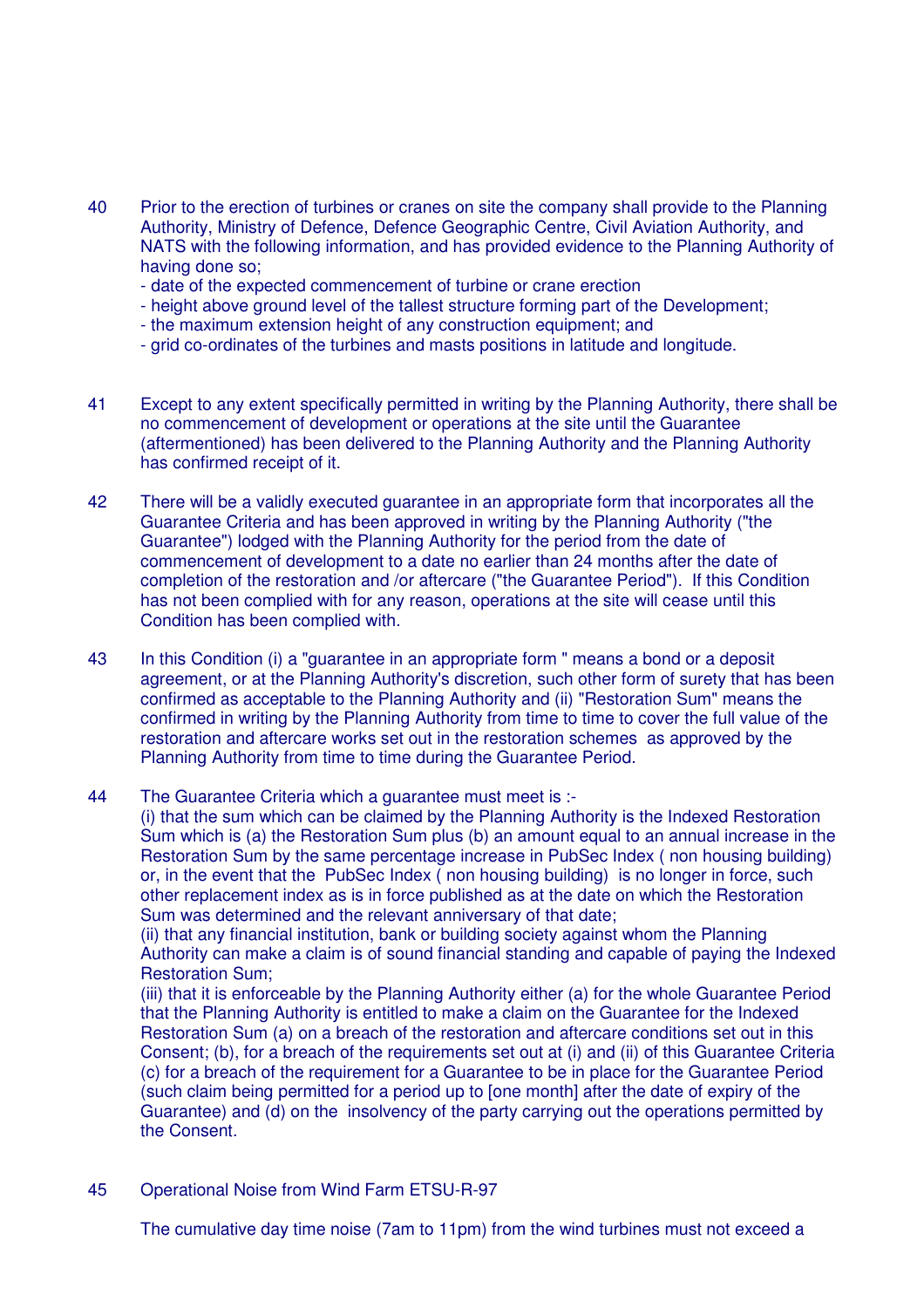noise level of 40dB LA90 (10 min) or background LA90 (10 min) +5dB, whichever is the greater, at the boundary of the curtilage of any noise sensitive premises at all times at wind speeds of up to 12 metres per second at 10m height as measured within the site.

The cumulative night time noise (11pm to 7am) from the wind turbines must not exceed a noise level of 43dB LA90 (10 min) or background LA90 (10 min) +5dB, whichever is the greater, at the boundary of the curtilage of any noise sensitive premises at all times at wind speeds of up to 12 metres per second at 10m height as measured within the site.

Notwithstanding the following condition the base limits and noise projections are based on Appendix 9.7 of the Douglas West & Dalquhandy DP Renewable Energy Project (30 July 2015).

#### 46 Validation Testing

Prior to electricity being exported the wind farm operator shall submitted to the Planning Authority for written approval a list of proposed independent consultants who shall undertake compliance and validation measurements to demonstrate compliance with the condition 45 above. Amendments to the list of approved consultants shall be made only with written approval of the Planning Authority. The measurements shall be carried out in accordance with ETSU-R-97 (with respect to current best practice) and submitted to the Planning Authority for their approval. Any variation determined from the compliance and validation measurements shall be mitigated for in order to comply with condition 45 above subject to agreement with the Planning Authority.

#### 47 Tonal Contribution

Where the tonal noise emitted by the development exceeds the threshold of audibility by between 2dB and 6.5dB or greater, then the acceptable noise specified in condition 45 shall be reduced by the penalty level identified within section 28 of 'The Assessment and rating of Noise from Wind Farms- ETSU-R-97 (See Figure below). The definition of audibility for the purposes of this condition shall be as described in ETSU-R-97. The penalty shall only apply at properties where the tonal noise is measured and shall only relate to the wind speeds at which the tonal noise occurs at.

#### 48 Investigation of Complaints

At the reasonable request of the Planning Authority and following a complaint to it relating to noise emissions arising from the operation of the wind farm, the wind farm operator shall appoint an independent noise consultant, whose appointment shall require to be approved by the Planning Authority, to measure the level of noise emission from the wind farm at the property to which the complaint related. The measurement and calculation of noise levels shall be undertaken in accordance with ETSU-R-97 having regard to paragraphs 1 to 3 and 5 to 11 inclusive of the schedule on Pages 95 to 97 inclusive, and Supplementary Guidance Notes to the Planning Obligation pages 99 to 109 of ETSU-R-97. The Planning Authority shall inform the wind farm operator whether the noise giving rise to the complaint contains or is likely to contain a tonal component or an amplitude modulation.

Where an assessment of any noise impact is, in the opinion of the Planning Authority acting reasonably, found to be in breach of the noise limits the developer shall carry out mitigation measures to remediate the breach so caused. Details of any such mitigation measures required are to be submitted to the Planning Authority for prior approval. In the event of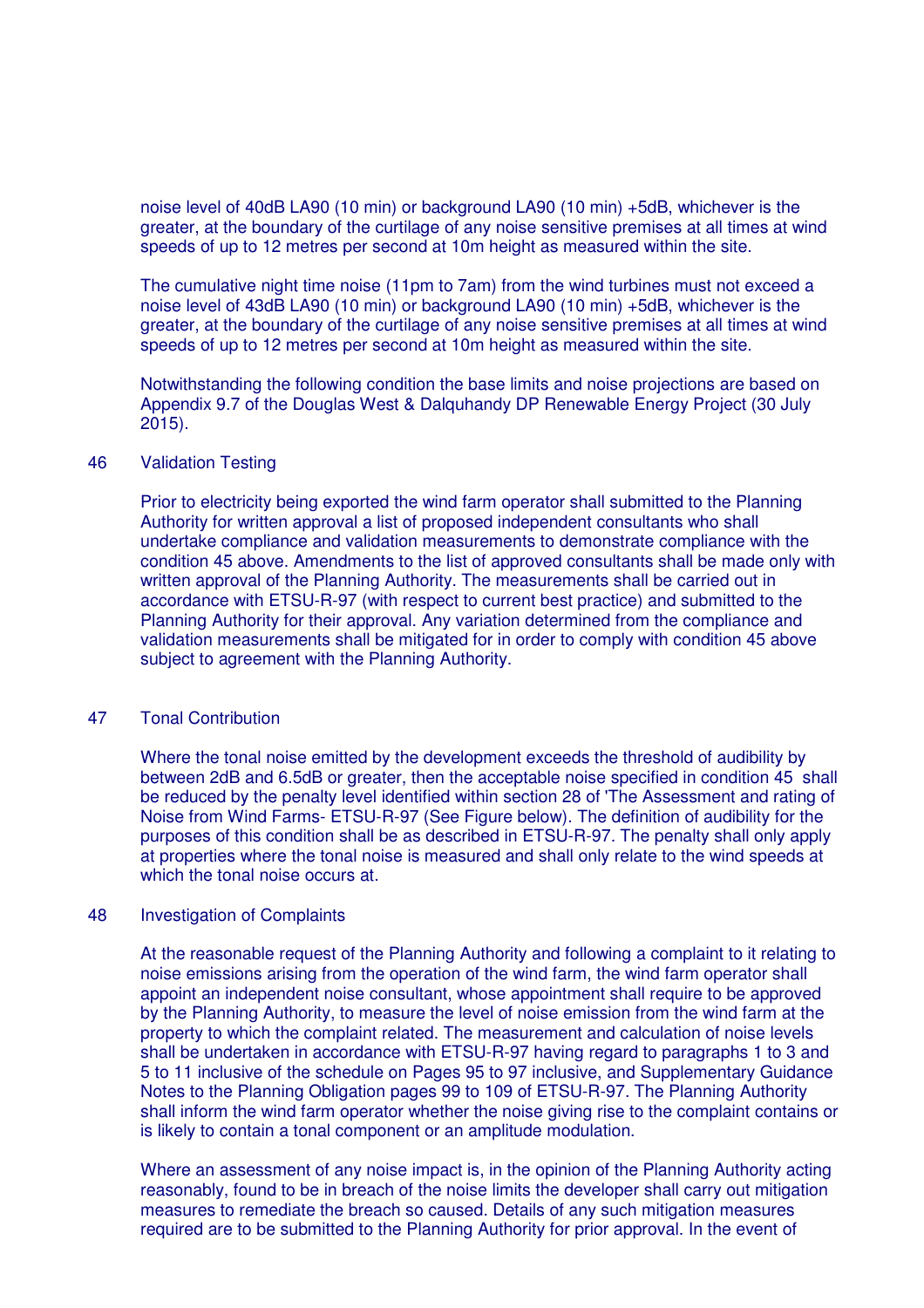amplitude modulation being established, the developer shall implement suitable mitigation consistent with best available technology to the satisfaction of the Planning Authority.

- 49 In the event of any turbine, or group of turbines, failing or being no longer required for electricity generation, or any other reason, for a continuous period of 12 months, unless otherwise agreed with the Planning Authority, the turbine(s) shall be replaced (in the case of failures), or dismantled and removed. In the case of removal, that part of the site accommodating the turbine, the turbine pad and access roads shall be reinstated within three months of the end of the twelve month period of non-generation in accordance with a scheme agreed with the Council as Planning Authority, all to the satisfaction of the Council.
- 50 That no part of any turbine blade shall be closer than a minimum of 50m from the nearest woodland (forest edges) unless otherwise agreed in writing with the Planning Authority and that a European Protected Species licence has been obtained from SNH if required.
- 51 Where a complaint of deterioration in television signal is received by the Local Authority or applicant the wind farm operator shall undertake appropriate investigations as agreed in writing with the Planning Authority to confirm the deterioration and occurrence within 1 month of the compliant or otherwise agreed in writing with the Planning Authority. If the applicant's wind turbines are deemed to be the cause of the deterioration of television signal the applicant will implement within 2 months of the compliant or otherwise agreed with the Planning Authority, an agreed technical mitigation measure with the Planning Authority to prevent any re-occurrence.

# **REASONS**

- 1. For the avoidance of doubt and to specify the documents upon which the decision was made.
- 2. In order to retain effective planning control and to safeguard the noise amenity of local residents.
- 3. In the interest of road safety and in order to retain effective planning control.
- 4. In the interest of road safety and in order to retain effective planning control.
- 5. In the interest of road safety and in order to retain effective planning control.
- 6. In the interest of road safety
- 7. To ensure compliance with all commitments made in the Environmental Statement and Supplementary Environmental Information and in order to retain effective planning control.
- 8. To ensure compliance with all commitments made in the Environmental Statement and Supplementary Environmental Information and in order to retain effective planning control.
- 9. In the interests of amenity and in order to retain effective planning control.
- 10. In order to retain effective planning control
- 11. In the interests of amenity.
- 12<sup>12</sup> To ensure compliance with all commitments made in the Environmental Statement and Supplementary Environmental Information and in order to retain effective planning control.
- 13. To protect local residents from noise nuisance.
- 14. To minimise adverse impacts on archaeology on site.
- 15. In the interest of public safety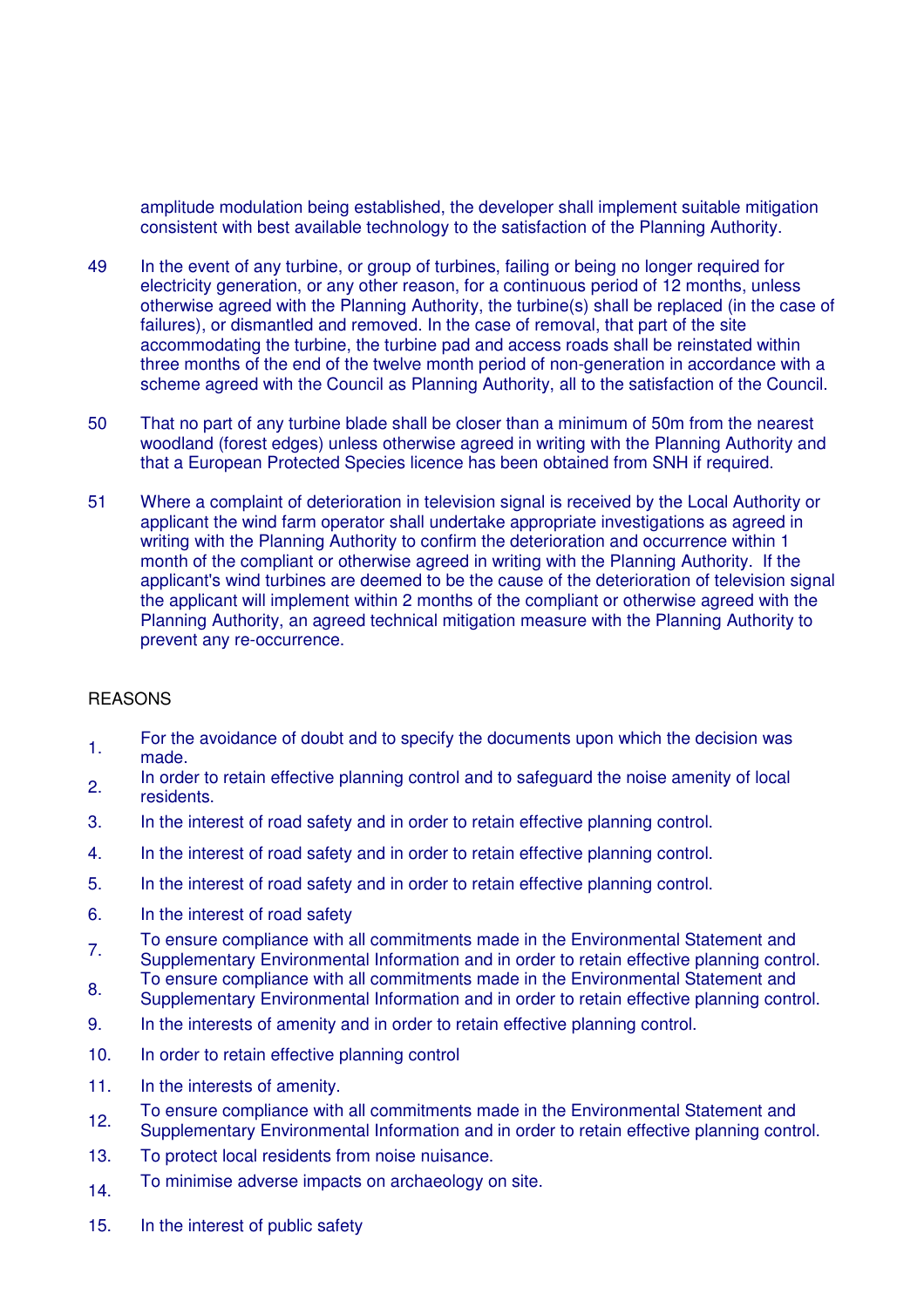- 16. In order to retain effective planning control
- 17. In the interests of amenity and in order to retain effective planning control.
- 18. In order to retain effective planning control
- 19. To ensure the provision of a satisfactory sewerage system.
- 20. To ensure the provision of adequate parking facilities within the site.
- 21. In order to retain effective planning control and to safeguard the noise amenity of local residents.
- 22. To comply with section 58 of the Town and Country Planning (Scotland) Act 1997, as amended.
- 23. To ensure the mineral and ground stability of the site.
- 24. To minimise environmental impact and in order to retain effective planning control.
- 25. To offset impacts of shadow flicker on residential and commercial property amenity.
- 26. In the interest of road safety and in order to retain effective planning control.
- 27. In order to retain effective planning control
- 28. In order to retain effective planning control
- 29. To minimise environmental impact on watercourses and in order to retain effective planning control.
- 30. In the interest of public safety
- 31. In the interest of public safety
- 32. In order to retain effective planning control
- 33. To minimise the environmental impact of snow clearing operations by avoiding the use of chemicals or salt without explicit approval.
- 34. To safeguard environmental impacts, ecology, species and habitats, to ensure development conforms to Environmental Statement and Supplementary Environmental Information and
- maintain effective planning control. 35. To ensure compliance with all commitments made in the Environmental Statement and Supplementary Environmental Information and in order to retain effective planning control.
- 36. In order to retain effective planning control
	- To safeguard environmental impacts, ecology, species and habitats, to ensure development conforms to Environmental Statement and Supplementary Environmental Information and
- 37. maintain effective planning control. To safeguard environmental impacts, ecology, species and habitats, to ensure development
- 38. conforms to Environmental Statement and Supplementary Environmental Information and maintain effective planning control.
- 39. In the interest of public safety
- 40. In the interest of public safety
- 41. In the interests of amenity and in order to retain effective planning control.
- 42. In the interests of amenity and in order to retain effective planning control.
- 43. In the interests of amenity and in order to retain effective planning control.
- 44. In the interests of amenity and in order to retain effective planning control.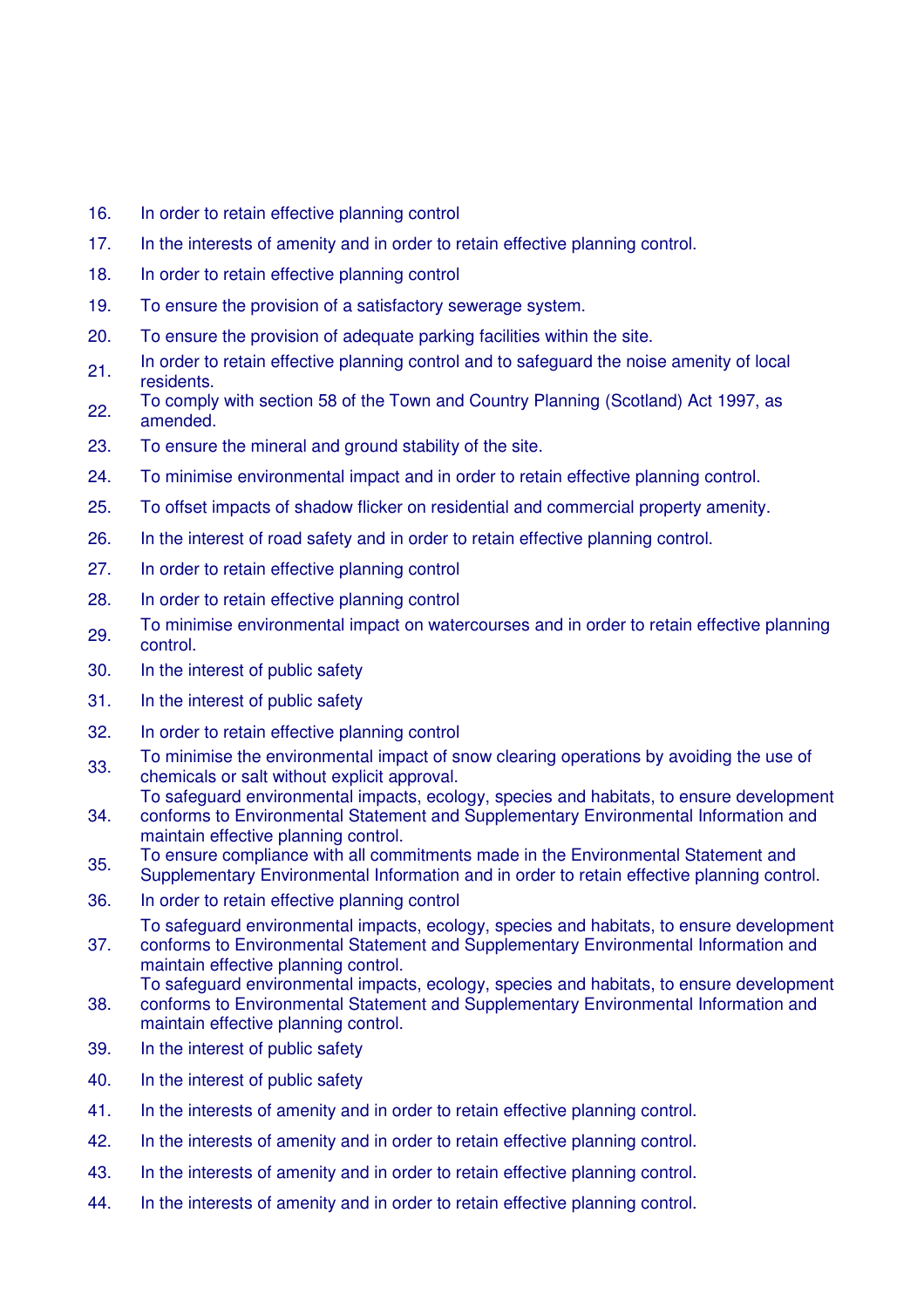- 45. In order to retain effective planning control and to safeguard the noise amenity of local residents.
- 46. In order to retain effective planning control and to safeguard the noise amenity of local residents.
- 47. In order to retain effective planning control and to safeguard the noise amenity of local residents.
- 48. In order to retain effective planning control
- 49. To ensure that any redundant wind turbine is removed from site, interests of safety, amenity and environmental protection.
- 50. To safeguard protected species and in order to retain effective planning control.
- 51. In order to retain effective planning control

## REASON(S) FOR DECISION

1 The reasons for approving the application are:

(a) The proposal is consistent with relevant Scottish Government policy and guidance. (b) The proposal is consistent with the adopted South Lanarkshire Local Development Plan and associated Supplementary Guidance, SPG: Renewable Energy and Proposed Renewable Energy Supplementary Guidance subject to conditions and legal agreement being implemented.

A five year commencement period has been imposed to reflect the scale and complexity of the proposal.